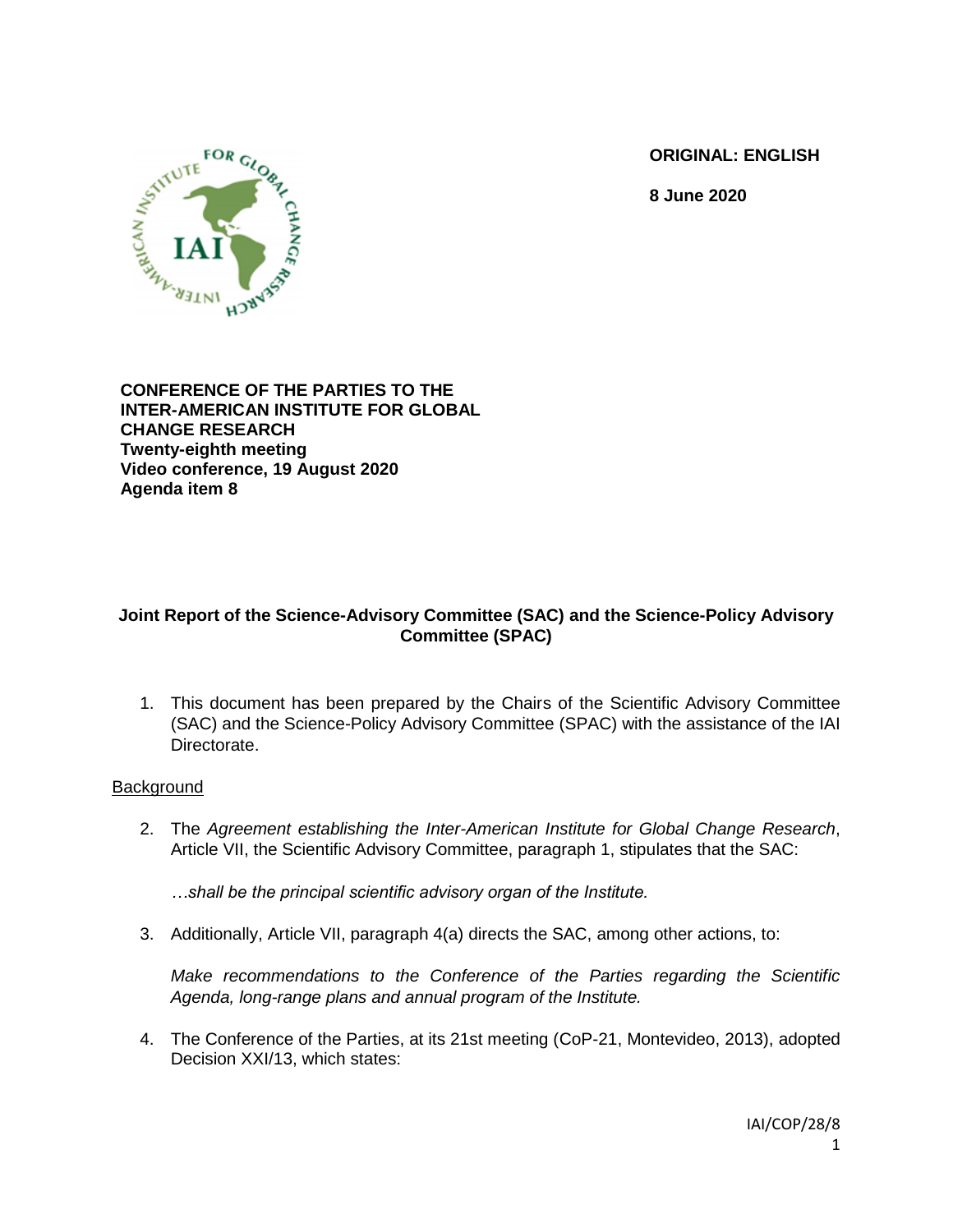*The CoP approved the establishment of an Advisory Committee on Science-Policy Liaison. The committee will provide advice to the CoP and the IAI Directorate on how to use and design science for policy and decision-making.*

5. The Conference of the Parties, at its  $27<sup>th</sup>$  meeting (COP-27, Brasilia, Brazil, 2019), adopted Decision XXVII/3, XXVII/37, and XXVII/38, which state:

> *The CoP adopts the Rules of Procedure for the Science Policy Advisory Committee.*

> *The CoP invited current members and members whose terms are expiring to continue their participation in the Committee until elections may be held.*

> *The CoP agrees to reschedule elections for membership to the Science-Policy Advisory Committee to its twenty-eighth meeting.*

### Membership

- 6. The current membership of the SAC includes: Reynaldo Victoria (Chair), Elena Abraham, Edwin Castellanos, Tereza Cavazos, Michelle Grunauer, Carlos Alfredo Joly, Antonio Magalhaes, Mariana Meerhoff Scaffo, and Joshua Tewksbury.
- 7. In June 2020, one SAC member nominated by the Parties, Tereza Cavazos from Mexico, will conclude her first term and she is eligible for re-election, per Article VII, paragraph 2 of the *Agreement,* if nominated by a party.
- 8. One SAC member nominated by the Parties, Carlos Alfredo Joly from Brazil, will conclude his second term.
- 9. Notification no. IAIUYDIR/2020/012, published on 2 June 2020, invited Parties to submit a nomination for this vacancy.
- 10. Additionally, a SAC member nominated by the SAC, Michelle Grunauer from Ecuador will conclude her second term. SAC member Antonio Magalhaes from Brazil has concluded his first term and will not seek re-nomination. The members of the SAC have been invited to submit names for these two vacancies.
- 11. Finally, Moacyr Araujo, nominated by the Associates of the Institute, has resigned from the SAC. The Associates of the Institute have been invited to submit names for this vacancy.
- 12. Membership to the SAC requires expertise in a number of critical areas relevant to the Scientific Agenda of the IAI and to reflect an appropriate balance among the biogeographical areas of scientific importance to the Americas and also an integration of natural and social science.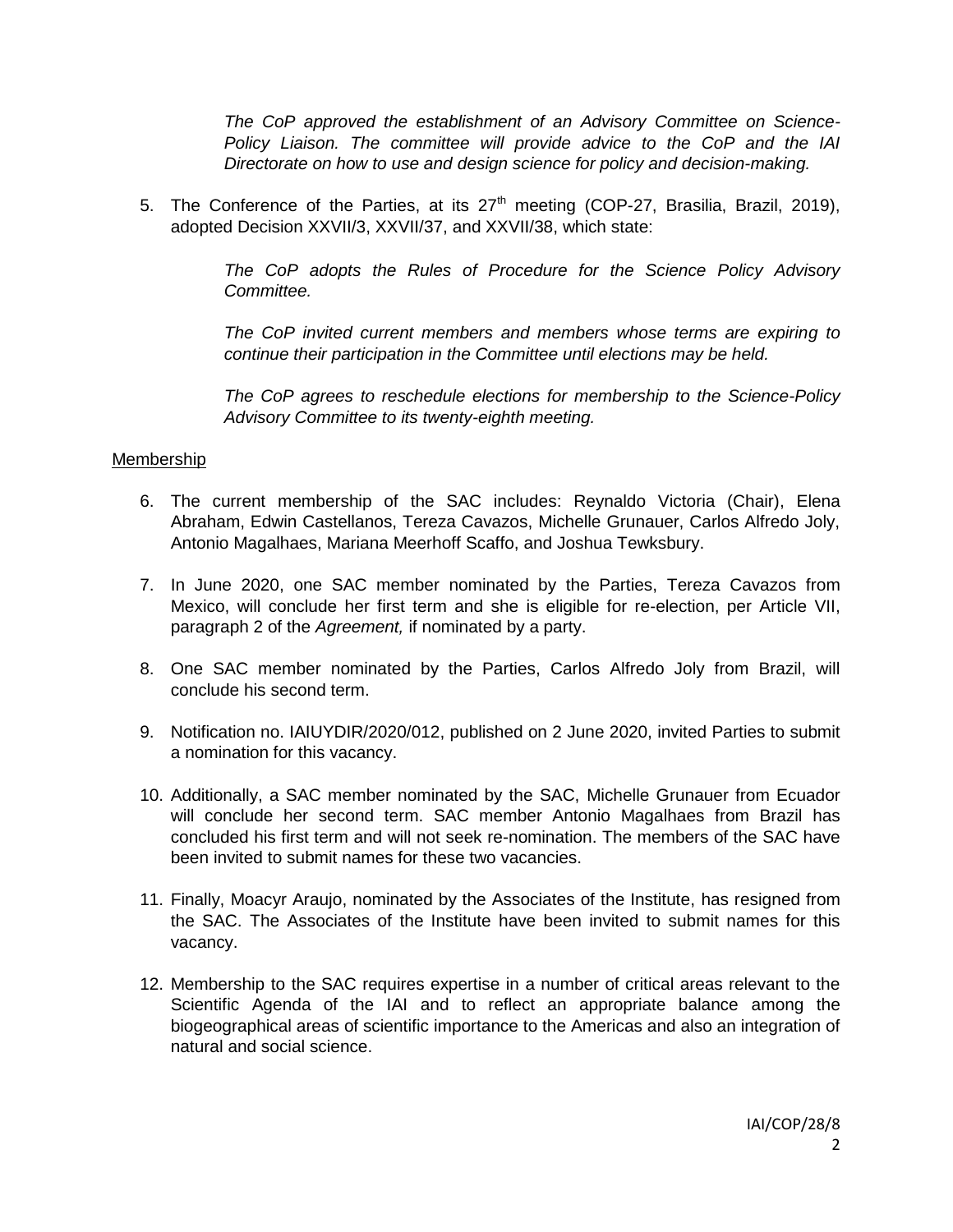- 13. The current membership of the SPAC includes: Dr. Brigitte Baptiste, Dr. Walter Baethgen, Dr. Javier Gracia-Garza, Dr. Maria Netto, and Dr. Evelia Rivera-Arriaga. All members are eligible for re-nomination.
- 14. IAI Directorate invites Parties and the SPAC to submit nominations for the elections held at the twenty-eighth meeting in accordance with Decision XXVII (COP-27, Brasilia, 2019).
- 15. Notification no. IAIUYDIR/2020/013, published on 2 June 2020, invited Parties to submit nominations for the vacancies.
- 16. The Conference of the Parties shall elect SAC and SPAC members from nominations received from Parties, Associates, SAC and SPAC.

### **Activities**

- 17. In accordance with Decision XXVI/9, meetings of the SAC and SPAC were held jointly during the intersessional period. The joint meetings have been successful, resulting in enhanced communication and participation, and increased exchange of knowledge between the SAC and the SPAC.
- 18. Eight teleconferences were held: 27 August 2019, 05 November 2019, 3 December 2019, 4 February 2020, 3 March 2020, 31 March 2020, 5 May 2020, and 2 June 2020, as of this writing. Issues discussed included: revision of the scientific agenda, development of a white paper on peer review of IAI grants, the CRN3 special issue, new opportunities for funding including grants submitted, alignment of IAI activities with the strategic plan, and creation of a COVID-19 working group.
- 19. The SAC and SPAC contributed to the revision of the IAI's scientific agenda per Decision XXVII/5:, *The Science Advisory Committee and the Science-Policy Advisory Committee are instructed to further revise and update the IAI Scientific Agenda in line with the IAI Strategic Plan to better reflect transdisciplinary research and science with special attention to human issues and systems.*
- 20. The revised draft IAI Scientific Agenda is available as an annex to document Decision XXVII/5: *Recommendations by the SAC and SPAC on revisions to the IAI Scientific Agenda*, no. IAI/COP/28/13.
- 21. The SAC and SPAC contributed to the editorial and review process for the CRN3 special issue per Decision XXVII/29: *The IAI Science Advisory Committee (SAC) and the Science Policy Advisory Committee (SPAC) are instructed to collaborate with the Directorate on the publication of a special issue on the IAI in a peer reviewed journal, by acting as guest editors, reviewers, and/or any other function that contributes to the publication of the Special issue.*
- IAI/COP/28/8 22. The SAC and SPAC provided feedback on the 5-year proposal submitted by the IAI directorate to the NSF (currently under review) entitled, *Building Capacity for Science-*